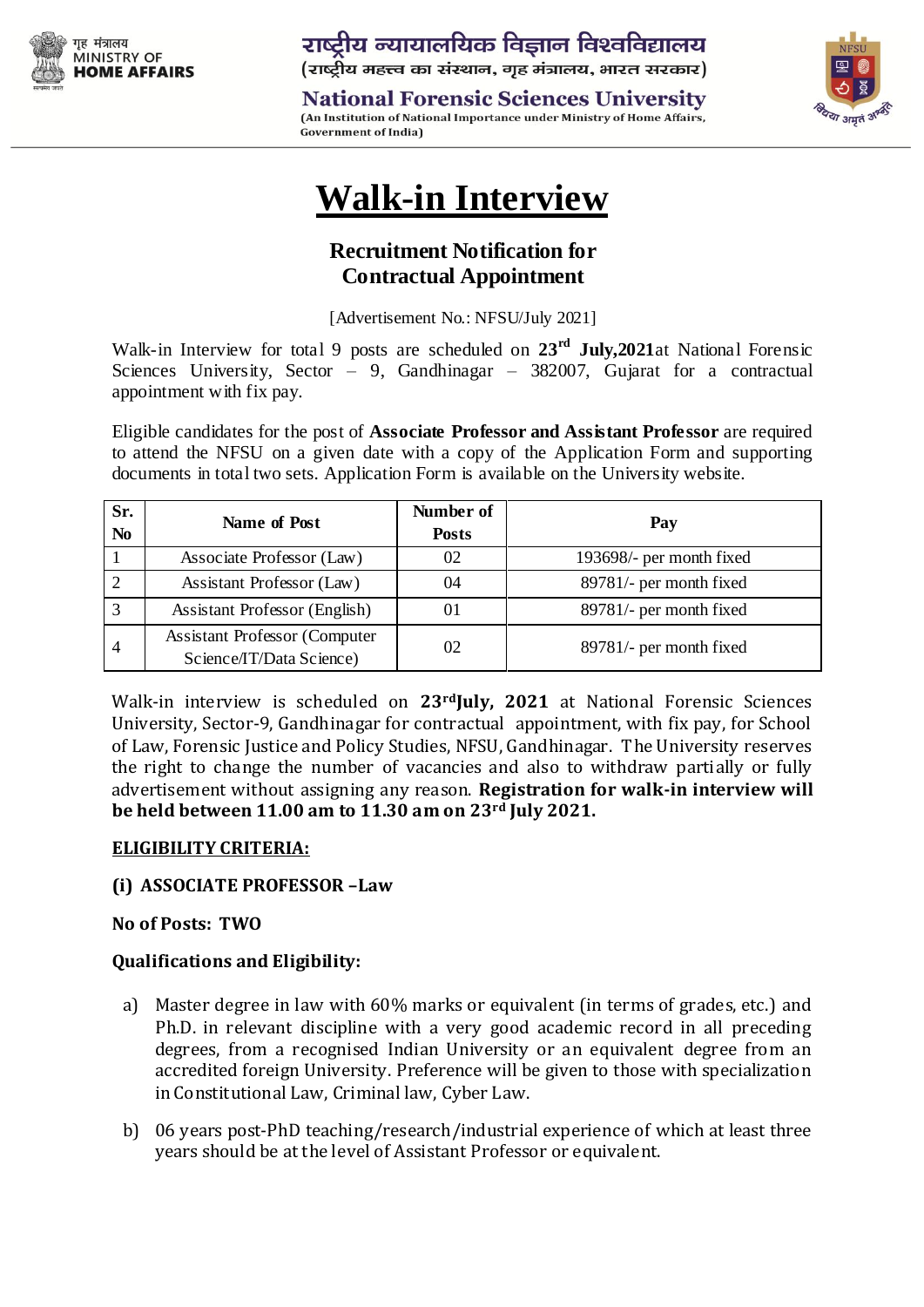

## राष्ट्रीय न्यायालयिक विज्ञान विश्वविद्यालय (राष्ट्रीय महत्त्व का संस्थान, गृह मंत्रालय, भारत सरकार)

**National Forensic Sciences University** (An Institution of National Importance under Ministry of Home Affairs, **Government of India)** 



c) The candidate should have demonstrated very good experience of research and guidance of postgraduate and Ph.D. students, publications in reputed journals and conferences, course development and other recognized relevant professional activities. It is desirable that the candidate has received external funding for research. The criteria of guidance of students may be relaxed for candidates from industry with excellent research record.

### **(ii) ASSISTANT PROFESSOR – Law**

#### **No of Posts: FOUR**

### **Qualifications and Eligibility:**

a) Master degree in law with 60% marks or equivalent (in terms of grades, etc.) and Ph.D. in relevant discipline with a very good academic record in all preceding degrees, from a recognised Indian University or an equivalent degree from an accredited foreign University. Preference will be given to those with specialization in Constitutional Law, Criminal Law, Cyber Law, and Corporate/Business/Commercial Law.

## **(iii) ASSISTANT PROFESSOR – English**

#### **No of Posts: ONE**

#### **Qualifications and Eligibility:**

a) Master degree in English with 60% marks or equivalent (in terms of grades, etc.) and Ph.D. in relevant discipline with a very good academic record in all preceding degrees, from a recognised Indian University or an equivalent degree from an accredited foreign University.

#### **(iv) ASSISTANT PROFESSOR – Computer Science/IT/Data Science**

#### **No of Posts: TWO**

#### **Qualifications and Eligibility:**

a) Master degree inComputer Science/IT/Data Sciencewith 60% marks or equivalent (in terms of grades, etc.) and Ph.D. in relevant discipline with a very good academic record in all preceding degrees, from a recognised Indian University or an equivalent degree from an accredited foreign University.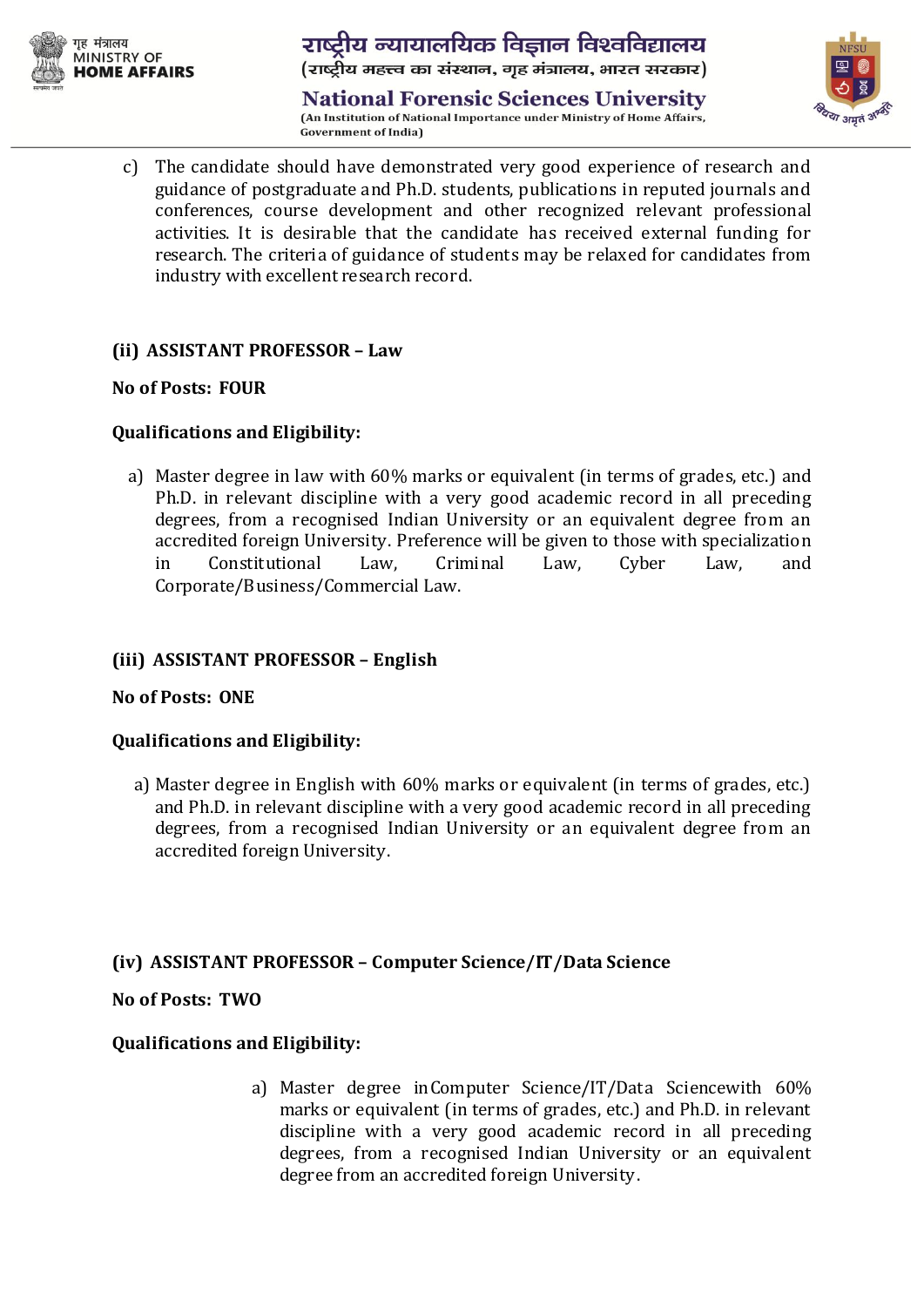

**National Forensic Sciences University** (An Institution of National Importance under Ministry of Home Affairs, **Government of India)** 



#### **3. TERMS AND CONDITIONS:**

- a) Proposed contract for each post shall be for one year from the date of joining and may be extended up to three years based upon the performance of the candidate.
- b) Contractual appointment on such post shall not entitle the candidate to be treated as regular employee of the University.
- c) Such contractual appointment shall be treated purely as ad-hoc and temporary.
- d) Candidates selected for such contractual posts will be required to execute an agreement with the University.
- e) Such appointee will be entitled to leave on pro-rata basis in a calendar year as per University norms applicable for such posts.
- f) The prescribed qualification and experience will be minimum, and the mere fact that a candidate possessing the same will not entitle him/her for being called for interview. The University will have the right to restrict the number of candidates to be called for interview, based on the recommendations of the Screening Committee constituted as per the Regulations for this purpose, to a reasonable number on the basis of qualifications and experience higher than the minimum prescribed or by any other condition that it may deem fit.
- g) The Scrutiny Committee for applications may evolve criteria for short listing the candidates to be called for the interview as per the UGC /Government / University norms in consultation with the Vice Chancellor of NFSU.
- h) Ph.D. should be as per the UGC guidelines 2016.
- i) A relaxation of 5% may be provided at the graduate and master's level for the Differently-abled (Physically and visually challenged) categories for the purpose of eligibility and for assessing good academic record during direct recruitment to teaching positions. Rounding off of marks to make it to 55% or 50% as the case may be through grace mark procedure etc., by universities is not permissible for claiming relaxation.
- j) The overall selection procedure shall incorporate transparent, objective and credible methodology of analysis of the merits and credentials of the applicants based on weightage given to the performance of the candidate in different relevant dimensions and his/her performance on a scoring system Performa, based on the Academic Performance Indicators (API) indicated in the Application Form.
- k) University may assess the ability for teaching and/or research aptitude through a seminar or lecture in a classroom situation or discussion on the capacity to use the latest technology in teaching and research at the interview stage.